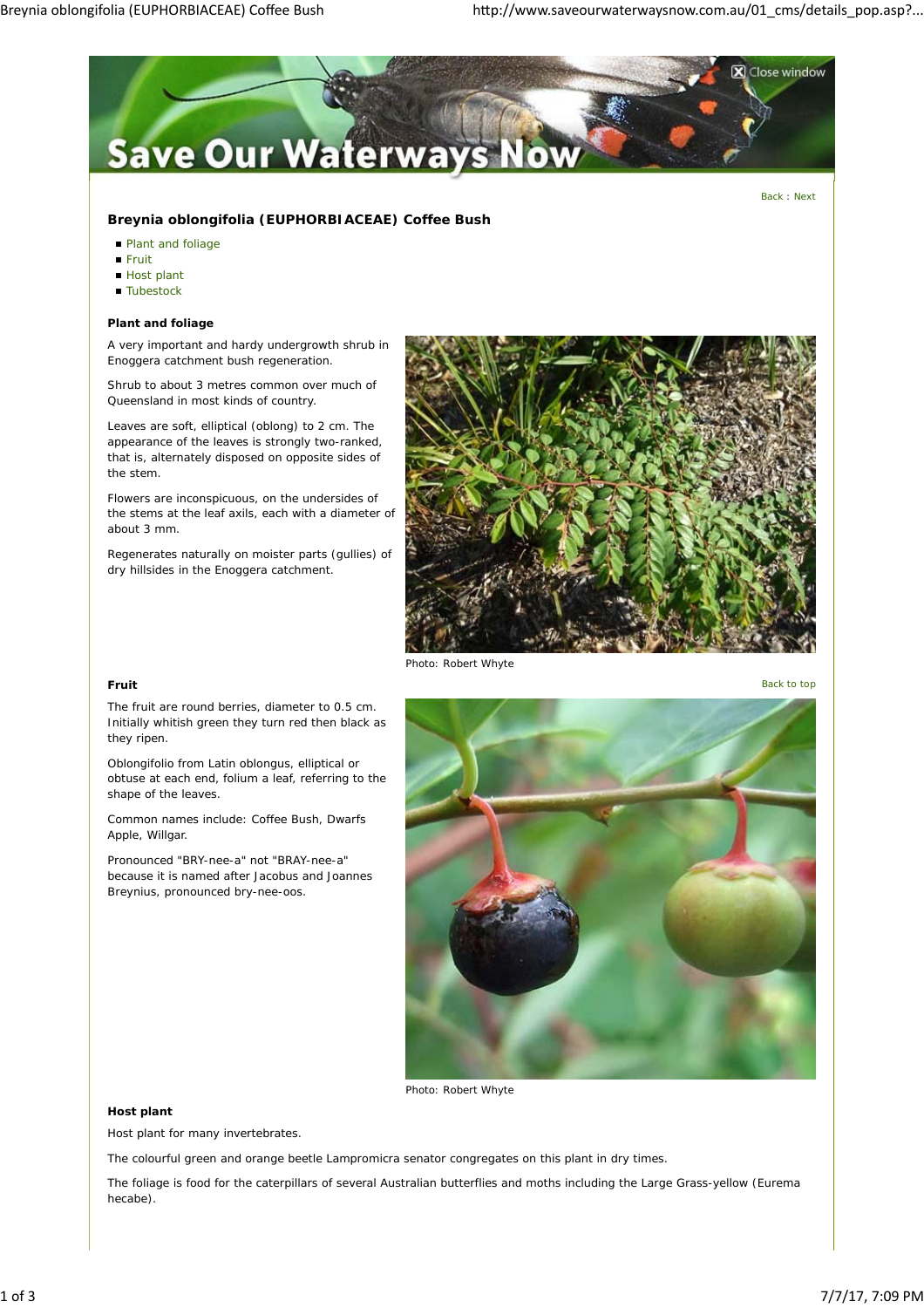

*Large Grass-yellow. Photo: from BOIC website*



*Caterpillar of Large Grass-yellow butterfly. Photo: John Abbott*

More about Lampromicra senator ...



*Photo: Robert Whyte*

Back : Next